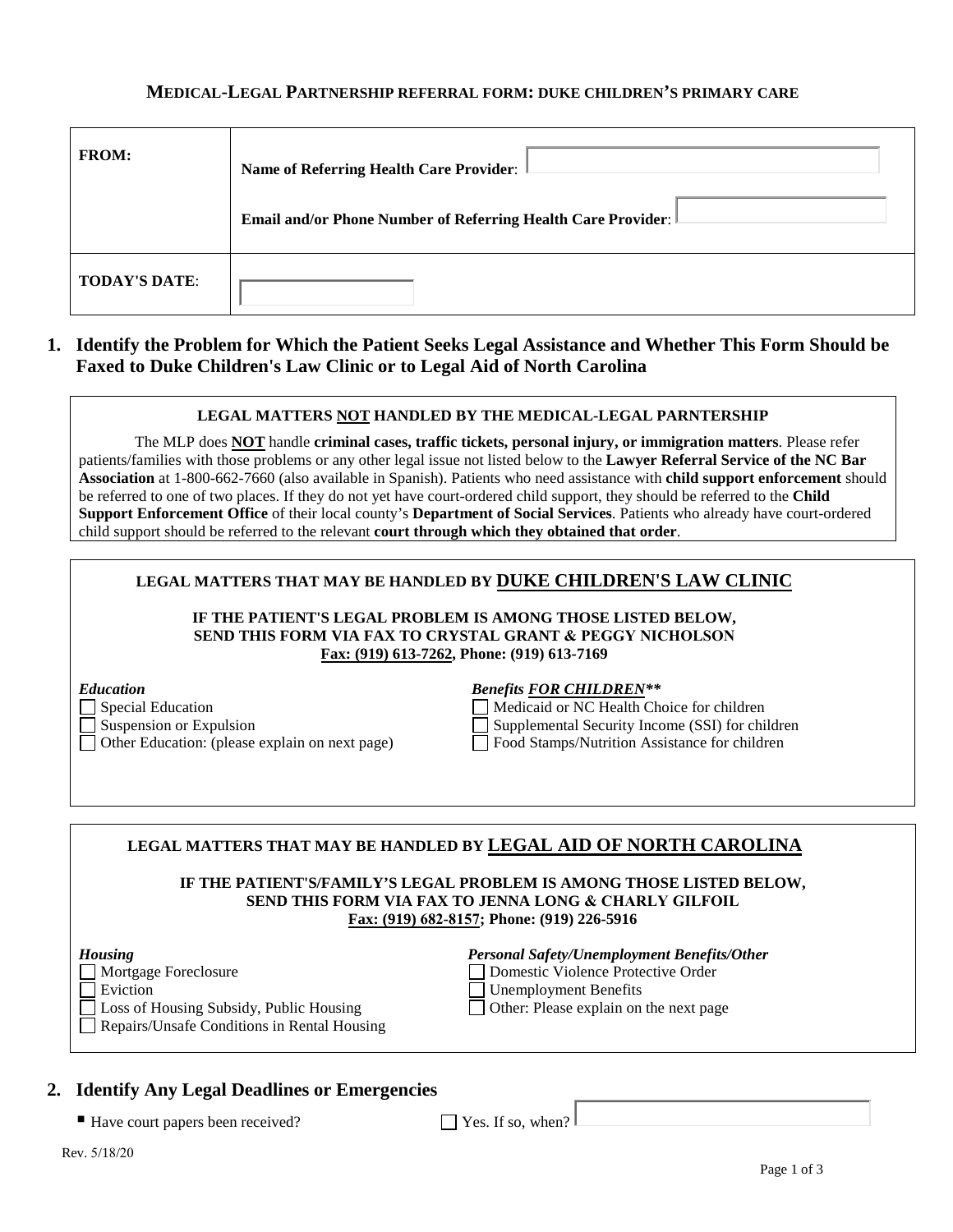| Name of family/ household member listed on court document? $\mathbb L$                  |                          |  |  |  |  |  |
|-----------------------------------------------------------------------------------------|--------------------------|--|--|--|--|--|
| ■ Is there a hearing or appeal deadline within 10 days? $\Box$ Yes. If so, when? $\Box$ |                          |  |  |  |  |  |
| $\blacksquare$ Is there another legal emergency?                                        | $\Box$ Yes. If so, what? |  |  |  |  |  |

**3. Patient/ Family Information** *\*Please review all information with your patient/family member prior to sending this referral\**

| <b>Patient's Name:</b>                                 |                                                                                                                                                                                                                                                                                                                                    |                                                                                                                        |  |
|--------------------------------------------------------|------------------------------------------------------------------------------------------------------------------------------------------------------------------------------------------------------------------------------------------------------------------------------------------------------------------------------------|------------------------------------------------------------------------------------------------------------------------|--|
| <b>Patient's Date of Birth:</b>                        |                                                                                                                                                                                                                                                                                                                                    |                                                                                                                        |  |
| If Patient is under age 18:                            |                                                                                                                                                                                                                                                                                                                                    |                                                                                                                        |  |
| <b>Parent's or Representative's Name:</b>              |                                                                                                                                                                                                                                                                                                                                    |                                                                                                                        |  |
|                                                        | Parent's or Representative's Date of Birth:                                                                                                                                                                                                                                                                                        |                                                                                                                        |  |
| <b>Home or Mailing Address(es):</b>                    |                                                                                                                                                                                                                                                                                                                                    |                                                                                                                        |  |
| Can we send mail to this address?                      | <b>YES</b><br>$\mathbf{L}$                                                                                                                                                                                                                                                                                                         | $\Box$ NO (Please ask, this is a matter of safety for some people.)                                                    |  |
| <b>E-mail Address:</b>                                 |                                                                                                                                                                                                                                                                                                                                    |                                                                                                                        |  |
| Phone Numbers (Please provide as many as possible):    |                                                                                                                                                                                                                                                                                                                                    |                                                                                                                        |  |
|                                                        |                                                                                                                                                                                                                                                                                                                                    | <b>Can we leave messages at each of these numbers?</b> $\Box$ YES $\Box$ NO (Again, please ask as a matter of safety.) |  |
| <b>Preferred Language:</b> □ English □ Spanish         | Other:                                                                                                                                                                                                                                                                                                                             |                                                                                                                        |  |
| <b>Other Information About the Legal Problem</b><br>4. |                                                                                                                                                                                                                                                                                                                                    |                                                                                                                        |  |
| $\mathbf{a}$ $\mathbf{b}$ $\mathbf{b}$                 | $\mathbf{R}$ $\mathbf{R}$ $\mathbf{R}$ $\mathbf{R}$ $\mathbf{R}$ $\mathbf{R}$ $\mathbf{R}$ $\mathbf{R}$ $\mathbf{R}$ $\mathbf{R}$ $\mathbf{R}$ $\mathbf{R}$ $\mathbf{R}$ $\mathbf{R}$ $\mathbf{R}$ $\mathbf{R}$ $\mathbf{R}$ $\mathbf{R}$ $\mathbf{R}$ $\mathbf{R}$ $\mathbf{R}$ $\mathbf{R}$ $\mathbf{R}$ $\mathbf{R}$ $\mathbf{$ |                                                                                                                        |  |

- **Full Name of Adverse Party** (E.g., School, Agency, Landlord, or Other Person Involved in the Legal Problem/ Dispute)
- **Contact Information for Adverse Party, Including Phone Number, Address, and Birth Date** (Birth Date is needed for an adverse party that is not a school, agency, or company)

\*\*We must determine if we have any potential conflict of interest before we can complete the application process. We will not contact the adverse party without applicant's permission<sup>\*\*</sup>

**Please provide any relevant facts to help us understand the legal problem.**